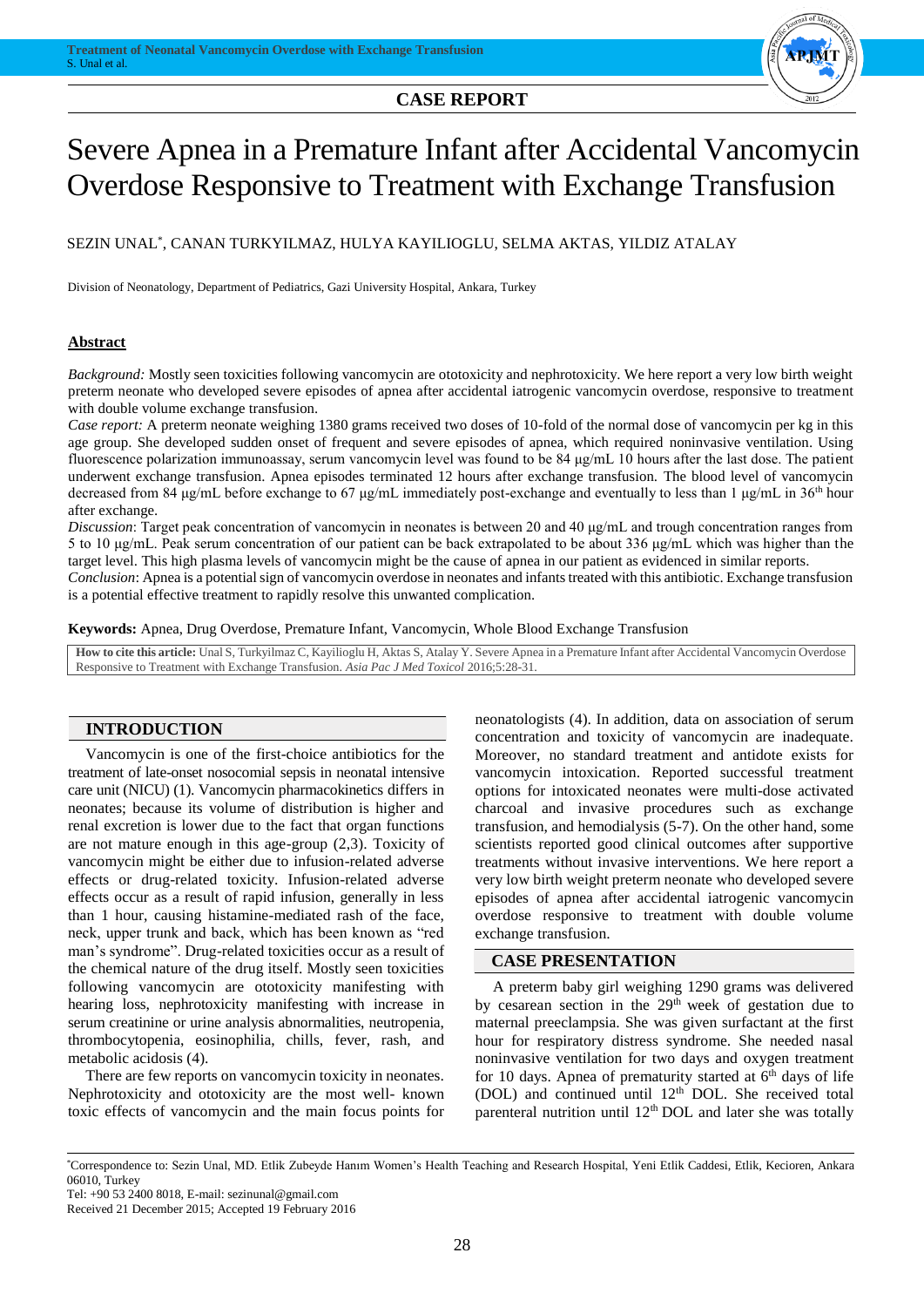fed with her mothers' breast milk via enteral route. She received caffeine citrate, one of the pharmacological managements for apnea (8), at a maintenance dose of 5 mg/kg/dose following the loading dose (20 mg/kg) from the first DOL.

On the  $16<sup>th</sup>$  DOL, sepsis and/or necrotizing enterocolitis (NEC) was suggested for the patient as she developed abdominal distension, bilious gastric residuals, and dilated loops in ileocecal region observed on plain abdominal radiographs. Hence, she was administered piperacillintazobactam (50 mg/kg/dose, two times a day) and vancomycin (10 mg/kg/dose, three times a day) intravenously, while her actual weight was 1380 g at that day. Sepsis workup including complete blood count, C-reactive protein (CRP) and blood culture revealed hemoglobin of 9.7 g/dL, white blood cell count of 22.400 cells/μL, CRP of 3.45 mg/dL (laboratory upper limit was 6 mg/dL). After 12 hours of initiation of the antibiotic treatment, she developed sudden onset of frequent and severe episodes of apnea, which required noninvasive ventilation. CRP was repeated and found to be negative. Hypo/hyperthermia, patent ductus arteriosus, hypoglycemia, hypocalcemia, acidosis, atelectasis, and intraventricular hemorrhage were ruled out by relevant tests.

After tests were completed, potential error in vancomycin dosing was recognized. Although she should be given 13.8 mg/dose (10 mg/kg/dose) of vancomycin every 8 hours, she was given 138 mg/dose. The mistake was realized at the beginning of the third dose (when the  $3<sup>rd</sup>$  dose was not started) and the drug was stopped immediately. Using fluorescence polarization immunoassay, serum vancomycin level was found to be 84 μg/mL, 10 hours after the second dose. Double-volume exchange transfusion was performed through an umbilical venous catheter. Cessation of apnea episodes was observed 12 hours after exchange transfusion, and so she was gradually weaned off from nasal noninvasive ventilation. Important laboratory values of the patient in pre-exchange, immediately post-exchange and 36<sup>th</sup> hour post-exchange are shown in table 1. Her hemoglobin level and platelet count increased significantly, while the changes in blood urea nitrogen and serum creatinine were unremarkable. In addition, the blood level of vancomycin decreased from 84 μg/mL before exchange to 67 μg/mL immediately postexchange and eventually to less than 1  $\mu$ g/mL in 36<sup>th</sup> hour after exchange (Figure 1). Piperacillin-tazobactam was stopped on 5<sup>th</sup> day of treatment as blood culture was sterile. Urine output did not change and urine analysis was normal.

Brainstem auditory evoked responses, retinal examinations, cranial and renal ultrasonographies, renal function tests, and cardiorespiratory functions were normal before she was discharged on  $97<sup>th</sup>$  DOL and appropriate neurodevelopmental milestones were observed at 1st year of age. Parental consent was obtained to report this case.

#### **DISCUSSION**

The case presented in this paper emphasizes apnea as a potential sign of vancomycin overdose in neonates and infants treated with this antibiotic. In addition, it provides an evidence for usefulness of exchange transfusion as a potential treatment to resolve this unwanted complication.

Our patient was inadvertently administered two doses of 10-fold of the normal dose of vancomycin per kg in this age group. de Hoog et al reviewed pharmacokinetics of vancomycin in neonates and concluded that the major determinants of dosage are renal function and postconceptional age. They also asserted that target peak concentration of vancomycin is between 20 and 40 μg/mL (1 hour after a one-hour infusion) and trough concentration ranges from 5 to 10 μg/mL (4). Studies involving neonates with variable gestational and postconceptional ages have proven that elimination half-life of vancomycin is between 3.5 and 10 hours (3,4). Vancomycin half-life of our patient



**Figure 1.** Blood levels of vancomycin before and after exchange transfusion

| Table 1. Important laboratory investigations of the patient before and after exchange transfusion |
|---------------------------------------------------------------------------------------------------|
|---------------------------------------------------------------------------------------------------|

| Lab parameter                   |              | <b>Visit</b>              |                           |
|---------------------------------|--------------|---------------------------|---------------------------|
|                                 | Pre-exchange | Immediately post-exchange | $36th$ hour post-exchange |
| Hemoglobin $(g/dL)$             | 9.2          | 12.7                      | 11.3                      |
| Blood urea nitrogen (mg/dL)     | 20           | 14                        | 15                        |
| Creatinine $(mg/dL)$            | 0.41         | 0.64                      | 0.43                      |
| Platelet count (cells/ $\mu$ L) | 690,000      | 67,000                    | 168,000                   |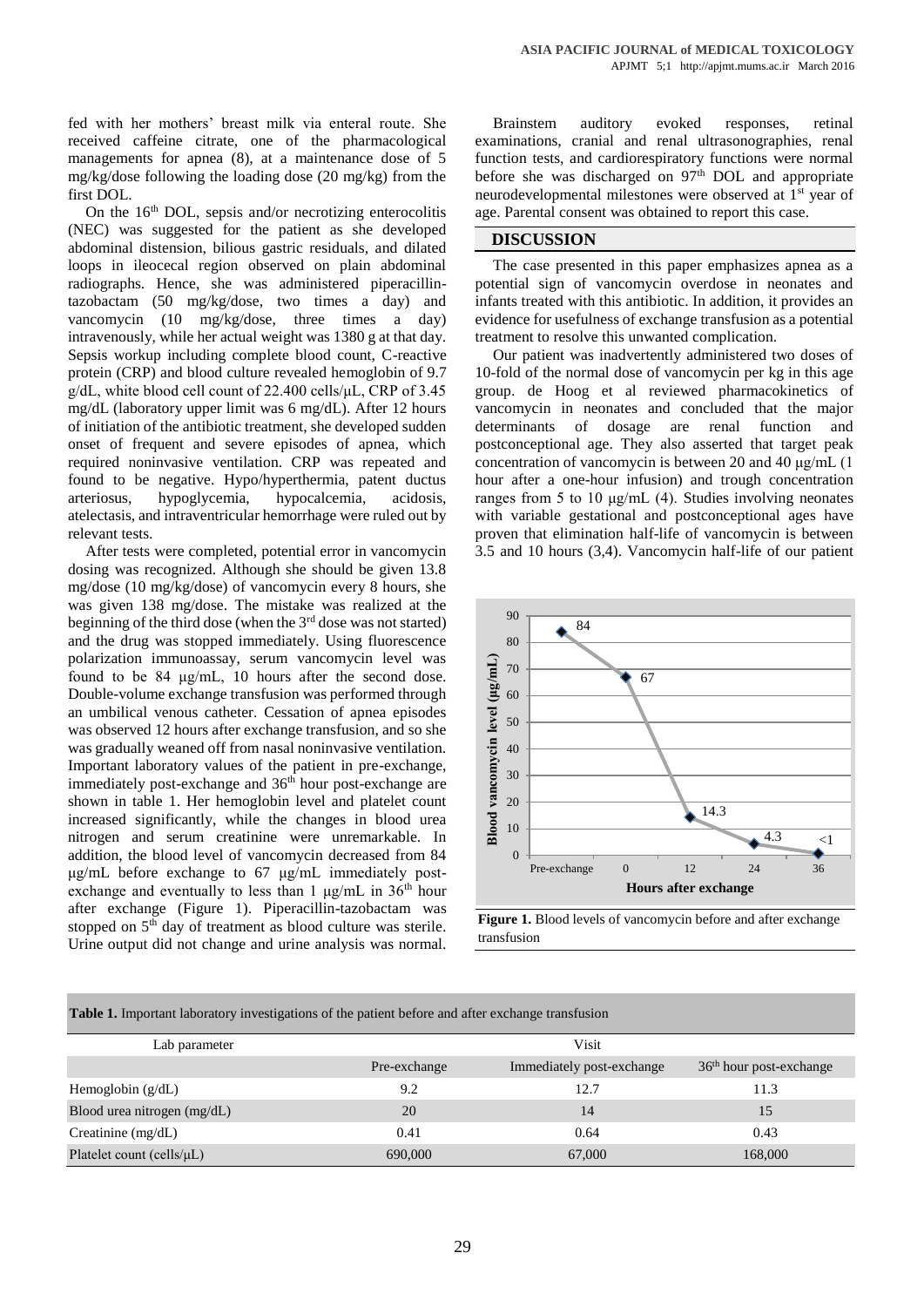was calculated to be about 6 hours which is in line with the literature. Our patient's serum vancomycin level was determined to be 84  $\mu$ g/mL in10<sup>th</sup> hour after the last infusion; therefore, peak serum concentration can be back extrapolated to be about 336 μg/mL showing both were higher than the target levels. This high plasma levels of vancomycin might be the cause of apnea in our patient as evidenced in similar reports (7,9). Etiologies of apnea in premature neonates include seizure, intraventricular hemorrhage, pulmonary disorders, patent ductus arteriosus, NEC, anemia, hypo or hyperthermia, hypoglycemia, electrolyte imbalance, and sepsis (8). We excluded them step by step via cranial ultrasound, lung X-ray, the document of formerly performed echocardiogram, skin temperature and serum electrolyte test. Sepsis was also excluded with regards to the cultures being sterile and that she exhibited no deterioration of clinical condition following antibiotic termination. Another potential reason for apnea in neonates is anemia (8). Although hemoglobin level was somehow decreased in our patient, as the levels of hemoglobin were relatively similar during the days prior to apnea and after that, it seemed that anemia cannot be the cause of abrupt apnea. Therefore, vancomycin toxicity was the most reasonable explanation for this acute, unexplained, and unexpected clinical condition.

It is not certain if enhanced drug removal treatment is a necessary therapeutic measure for every neonate with vancomycin toxicity. The main desired benefit of drug removal therapies for vancomycin overdose is to reduce the chance of morbidities of this intoxication, especially in neonates. According to literature, seven neonates with no pre-existing renal disease were reported for vancomycin overdose with serum levels between 32-427 μg/mL, who were either undergone drug removal treatments such as hemodialysis and enteral charcoal administration or followed without any intervention (5-7,9,10). Four neonates of two twin pairs with different symptoms were followed with supportive treatment and all ended up with clinical improvement (9,10). Müller et al reported two late preterm newborns who were given 35 to 38 mg/kg/dose of vancomycin in 1 minute. These patients developed apnea, reversible nephrotoxicity, metabolic acidosis, flushing, and cyanosis. The vancomycin serum concentrations were found to be 32 and 34.5 μg/mL, nine hours after drug administration with no enhanced elimination technique (9). Miner et al reported two premature infants who received 10 fold the standard dose of vancomycin resulting in peak plasma concentrations over 300 μg/mL. In their report, only one infant had a transient increase in serum creatinine. They considered close observation without any intervention and observed normal vancomycin serum levels in less than 72 hours (10).

Among the reported cases that received drug removal therapies, Burkhart et al and Kucukguclu et al demonstrated that multi-dose activated charcoal administration to two neonates whose serum vancomycin levels were 427 and 167 μg/mL were effective in reducing serum concentration of the drug (5,7). Nonetheless, activated charcoal was not feasible for our patients since she was suspicious of having NEC and

followed as nil by mouth. The other option is renal replacement therapy, which is mostly reported to be successful in older children (11-15). In this respect, Lemaire et al shared their successful experience about treatment of a neonate with vancomycin toxicity with serum vancomycin level of 222 µg/mL (6). However, we did not prefer this procedure as it being highly invasive and unavailability of suitable equipment to perform the procedure for a 1380-gram preterm neonate. According to our patient's gestational age, postnatal age, weight, and clinical condition, exchange transfusion was planned to be performed. These results of serum vancomycin values in our patient were in line with a similar report, which presented comparable pre-exchange and post-exchange vancomycin serum levels (5). We decided to perform exchange transfusion because of intractable apneas in our patient and limited therapeutic choice we had, although the procedure is associated with some risks and there is controversy over the effectiveness of the procedure to reduce drug concentrations in young children (5). We were able to eliminate 17 μg/mL of vancomycin during one exchange process. This was not a surprise actually as preterms has larger body water content, which results in greater volume of distribution and decreased total clearance (4). Although effectiveness of the procedure was questioned after computing the eliminated drug level, clinical improvement in the patient was dramatic enough to be satisfied.

Pathogenesis of apnea in vancomycin toxicity is not clearly known. Cerebrospinal fluid (CSF) concentration of the drug can be assumed to be about 7-68% of serum (16). Ventriculitis and intracranial hypotension are known neurotoxic effects due to vancomycin toxicity; while the underlying mechanisms of these complications are ascertained to be CSF inflammatory response, direct toxic lesions on brain stem and axonal damage (17). Respiration control in preterm neonates takes place in ventral surface of medulla. Perhaps high dose vancomycin could affect this region via the mentioned mechanisms leading to abrupt onset of apnea, and this effect disappears as the vancomycin level declines.

In addition to apnea, our patient experienced a decrease in platelet count pre- and post-exchange. Although vancomycin may induce thrombocytopenia itself, thrombocytopenia is a well-known side effect of exchange transfusion (18). Moreover, low platelets are common signs following neonatal infections, especially NEC (19). As thrombocytopenia was present before the procedure of exchange transfusion in our patient, we have no conclusive evidence to attribute the cause of thrombocytopenia neither to vancomycin overdose nor to NEC.

#### **LIMITATIONS**

The absence of CSF analysis and so vancomycin level in this fluid is a major limitation of our study. We could not perform lumbar puncture as the patient developed severe bradycardia and hypoxia when appropriate position was held for the procedure. As the cessation of apnea episodes after normal serum vancomycin levels was achieved, it is hypothetically logical to say that the increase in CSF